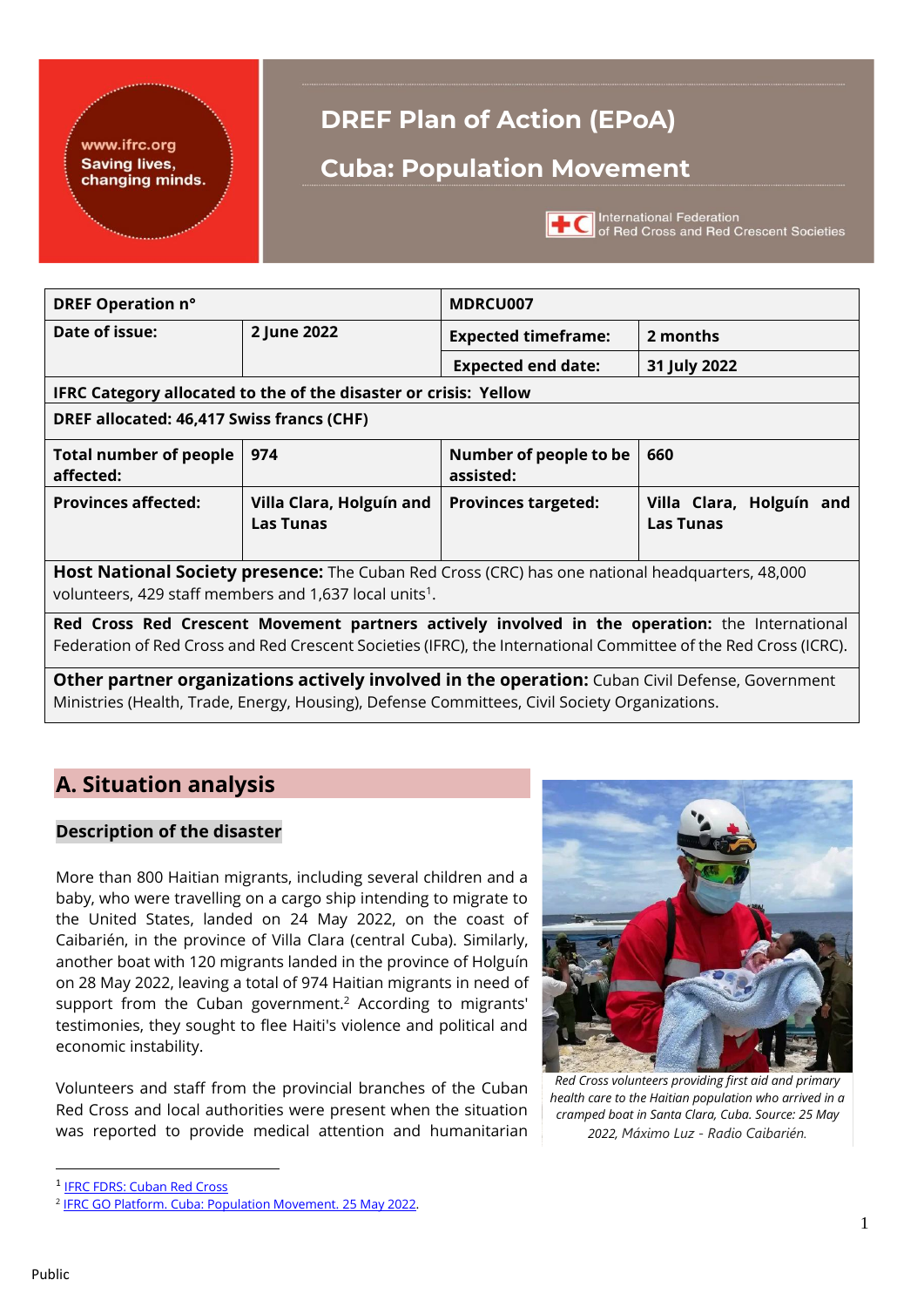assistance. People were transferred to temporary collective centres once the nationally established protocols were followed. The Cuban Red Cross is supporting the Ministry of Public Health with registration, first aid to those in need, and ensuring everyone receives a medical check-up. Contact was established with the Haitian government to ensure their safe and voluntary return.

In recent months, the number of Haitians arriving on Cuban shores has increased significantly, with the country's eastern provinces being the most affected. The authorities and the National Society have assisted all migrants during their voluntary return process. However, they have stated that it is a great challenge given the country's limited availability of supplies and food.

The Cuban Red Cross has activated its staff at the national headquarters with a group of approximately 15 people to follow up and establish contact with the national authorities. Similarly, the provincial branches in Villa Clara and Holguin have mobilized about 40 volunteers to support the activities carried out by the Ministry of Public Health (MINSAP). The branch of Las Tunas has provided support in delivering the remaining humanitarian aid, which had been sent by the movement (IFRC and ICRC) at the beginning of 2022. This initial assistance could cover 310 people, leaving 660 pending to receive additional support.

### **Summary of the current response**

### **Overview of Host National Society Response Action**

The Cuban Red Cross coordinated with provincial, municipal and community authorities to provide assistance to the migrant population. Municipal and community response teams (GMOS and GCOS) were activated to assist with identification, relief and first aid. In addition, Psychosocial Support (PSS) and Restoring Family Links (RFL) brigades were also activated along with the volunteers of Cuban Red Cross' local branches, with the support of personnel from Provincial and Municipal branches. Since the beginning of 2022, the Cuban Red Cross has assisted 1,238 Haitian migrants by delivering basic hygiene kits, providing first aid, and accompanying all the groups during the voluntary return to Haiti. The National Society coordinated with the International Organization for Migration (IOM) on the return flight and attended the group to Haitian territory to ensure their safe return.

Cuban Red Cross volunteers also contributed to the rapid assessment of the needs of people entering the country. The Cuban Red Cross is now seeking to provide material support to 660 people to contribute to the national assistance. The request has been coordinated with the National Response System and represents a portion of the overall request shared by the national authorities with involved organizations. All actions developed by the Cuban Red Cross are closely coordinated and linked with the COVID-19 National Response Plan. All actions designed by the Cuban Red Cross consider measures taken nationally to control the epidemic, such as individual protection, social distancing, and isolation measures.

The Cuban Red Cross is allowed to operate and respond in this context in coordination with the national authorities. The National Society and volunteers, as a part of the Defense Councils and response mechanisms in Cuba, are authorized to implement activities in the country, provided personal and collective measures are implemented to prevent the spreading of COVID-19 and other diseases such as cholera, HIV, and tuberculosis. Attention to people with dehydration symptoms and skin problems is provided.

### **Overview of Red Cross Red Crescent Movement Actions**

The International Federation of Red Cross and Red Crescent Societies (IFRC) continuously provides support and technical assistance to the Cuban Red Cross analyzing the situation to offer the best possible solution for the support of these 974 people who arrived in Cuba. Initially, the Cuban Red Cross responded with its capacities and volunteers and supported the National Government assistance.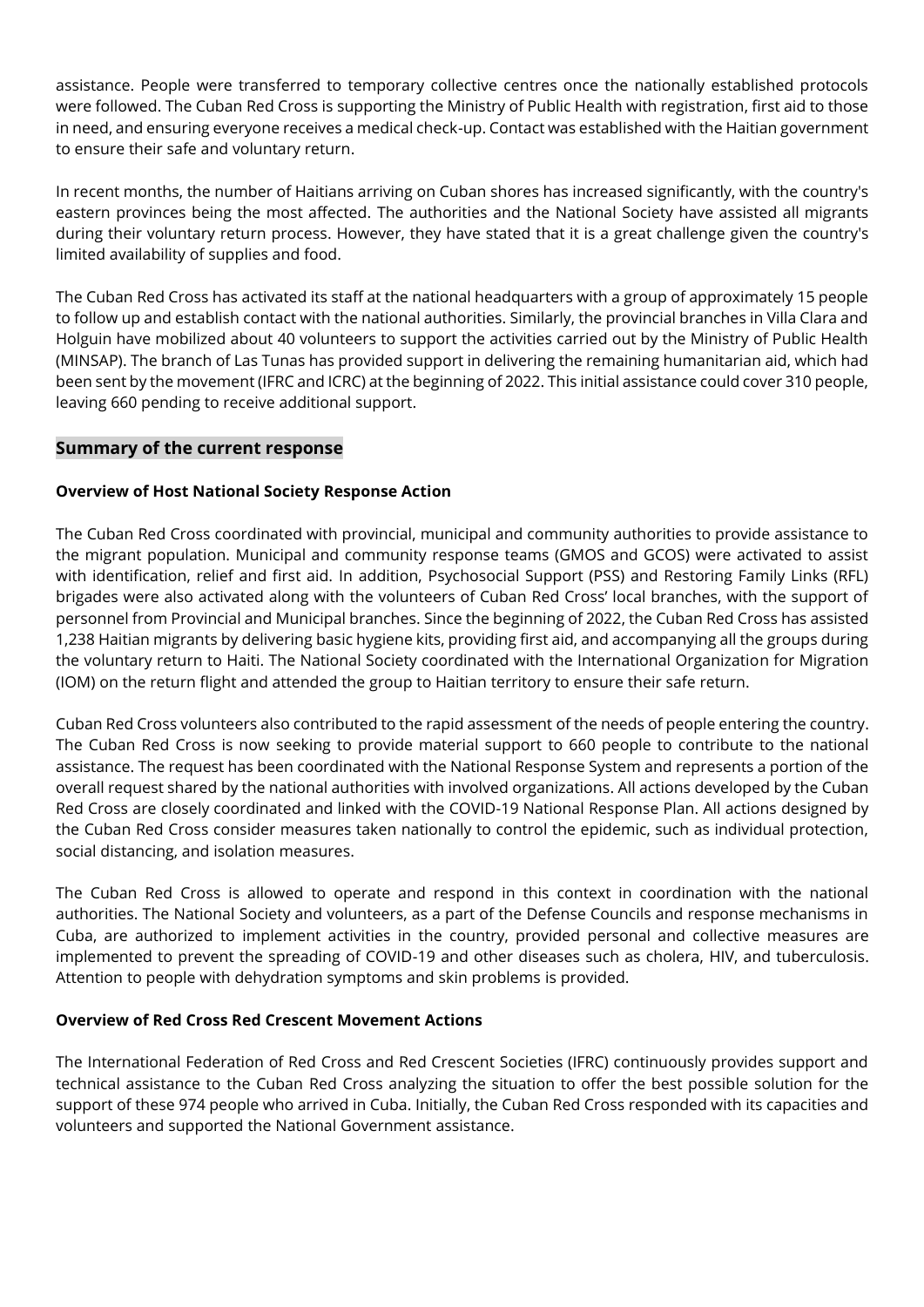Since March 2020, the IFRC has been supporting the Cuban Red Cross with the response to the COVID-19 global pandemic with funding of the Cuba Country plan managed by IFRC's Latin Caribbean Country Cluster Delegation (CCD) and financing of IFRC's global emergency appeal.

The International Committee of the Red Cross (ICRC) supports the Cuban Red Cross and supports its restoring family links (RFL) activities and COVID-19 response through the ICRC regional delegation in Panama. ICRC and IFRC maintain constant coordination.

### **Overview of non-RCRC actors' actions**

The Provincial and Municipal Defense Councils were activated to proceed to the immediate attention of the affected population in terms of supporting migrants with safe collective centres services, food, and care for pregnant women, children, people with disabilities and people of the third age.

The Cuban Red Cross, as part of the National Defense Council, coordinates and works with National authorities. Specific coordination with the armed forces and the Ministry of Public Health is key to the development of the activities carried out by the National Society. All first aid and patient transfer support, as well as the delivery of kits, are carried out considering the list drawn up jointly for the registration of migrants. Management Centres for Risk Reduction and Civil society actors coordinate the plan and assist with the Cuban Red Cross. The plan of action has been designed and coordinated with local governments and formal and informal leaders to favour a better

### **Needs analysis, targeting, scenario planning and risk assessment**

### **Needs analysis**

The Cuban Red Cross has supported historically Haitian migrants arriving in the country with services in the collective centres, medical attention, water, sanitation, and hygiene (WASH), and protection measures. The staff and volunteers of the Cuban Red Cross continuously support government actions while responding to the needs of the affected population. After a long journey, during which they had to wait almost two months to leave their home country (Tortuga Island), the migrants arrived in Cuba, mainly suffering from dehydration and skin lacerations. Some of them came with gastrointestinal diseases, and some women were pregnant. The most severe cases were referred to health centres. The facilities where they have been temporarily transferred are those of a tourist camp, which has the necessary facilities to accommodate these people. However, given the economic difficulties that Cuba is going through, the facilities do not have most of the supplies required, including access to drinking water. Emphasis has been placed on the sanitation of the facilities, the distribution of personal hygiene items, and food provision for all persons.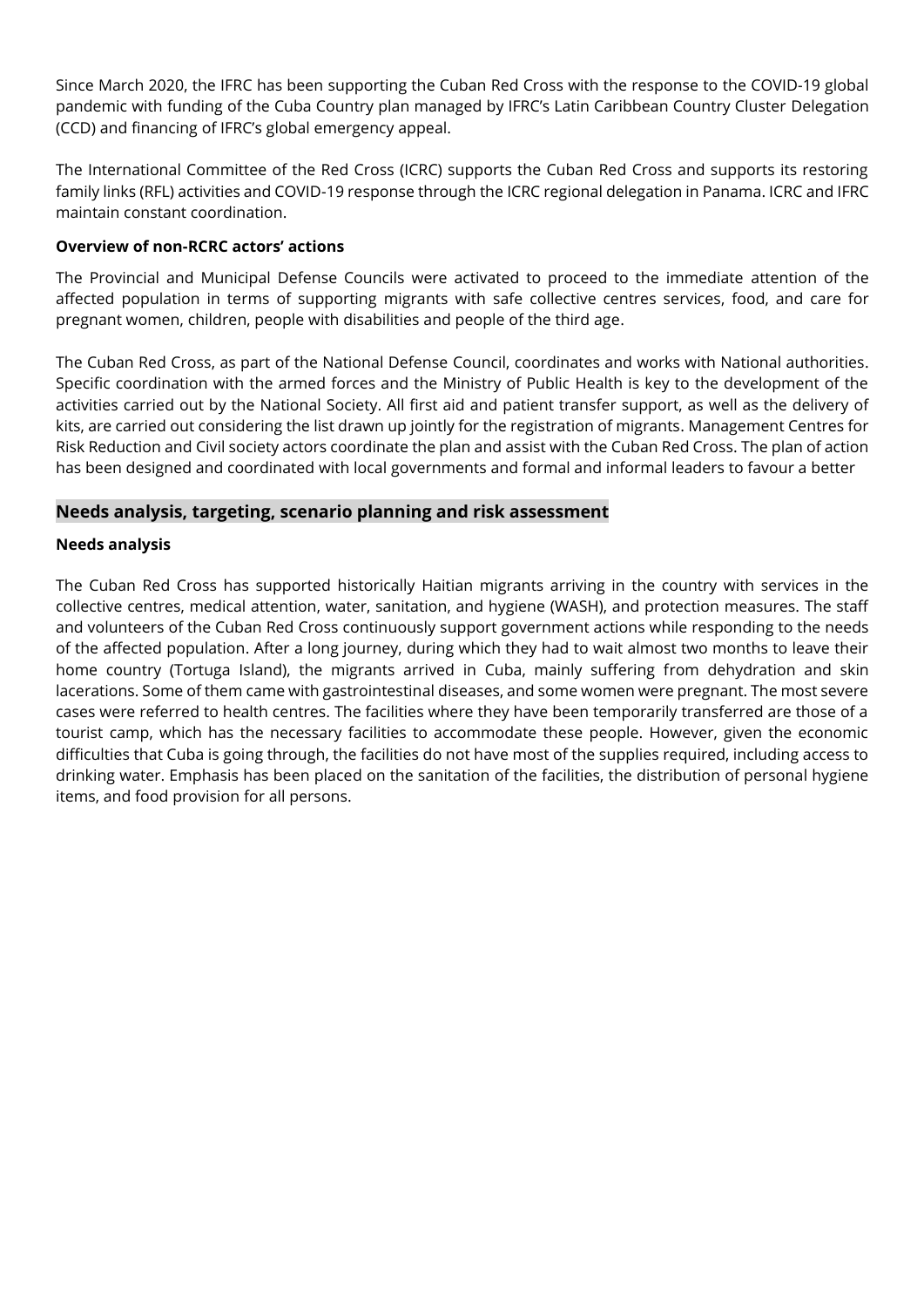So far, in 2022, 2,212 migrants have entered the country. The following map shows the zones of entry:



The maps used do not imply the expression of any opinion on the part of the International Federation of Red Cross and Red Crescent Societies or National Societies concerning the legal status of a territory or of its autho

### *Summary of Haitian citizens arrival to Cuban coasts by 2022*

|                |                                  |                                                             |             |               |             | Last update: 24/5/2022 |                                   |                   |                                               |
|----------------|----------------------------------|-------------------------------------------------------------|-------------|---------------|-------------|------------------------|-----------------------------------|-------------------|-----------------------------------------------|
| NO.            | <b>DATE OF</b><br><b>ARRIVAL</b> | <b>TOTAL</b><br><b>NUMBER</b><br><b>OF</b><br><b>PEOPLE</b> | <b>MALE</b> | <b>FEMALE</b> | <b>BOYS</b> | <b>GIRLS</b>           | <b>PLACE OF</b><br><b>ARRIVAL</b> | <b>PROVINCE</b>   | <b>LOCATION WITHIN</b><br><b>THE PROVINCE</b> |
|                |                                  |                                                             |             |               |             |                        | <b>PUERTO</b>                     |                   |                                               |
|                |                                  |                                                             |             |               |             |                        | CASASA, CAYO                      |                   |                                               |
|                |                                  |                                                             |             |               |             |                        | COCO,                             | CIEGO DE          |                                               |
| 1              | 8/2/2022                         | 288                                                         | 154         | 83            | 23          | 28                     | <b>MORON</b>                      | <b>AVILA</b>      | CABALLOS 8                                    |
|                |                                  |                                                             |             |               |             |                        | <b>PUERTO</b>                     |                   | <b>CAMPAMENTO EL</b>                          |
| $\overline{2}$ | 27/2/2022                        | 81                                                          | 76          | 5             | $\mathbf 0$ | $\mathbf 0$            | CARBON, MOA                       | <b>HOLGUIN</b>    | <b>MIRADOR</b>                                |
|                |                                  |                                                             |             |               |             |                        |                                   |                   | CAMPAMENTO                                    |
|                |                                  |                                                             |             |               |             |                        |                                   |                   | MOTEL CARIBE83,                               |
|                |                                  |                                                             |             |               |             |                        |                                   |                   | MOA,                                          |
|                |                                  |                                                             |             |               |             |                        | <b>BAHIA</b>                      |                   | CAMPAMENTO                                    |
|                |                                  |                                                             |             |               |             |                        | YAGUANEQUE,                       |                   | PUNTA DE MAISI -                              |
| 3              | 5/3/2022                         | 283                                                         | 161         | 72            | 28          | 22                     | <b>MOA</b>                        | <b>HOLGUIN</b>    | 200 GUANTANAMO                                |
|                |                                  |                                                             |             |               |             |                        |                                   |                   |                                               |
|                |                                  |                                                             |             |               |             |                        | PUNTA DE                          |                   | <b>CAMPAMENTO DE</b>                          |
| 4              | 19/3/2022                        | 1                                                           | 1           | $\mathbf 0$   | 0           | $\mathbf 0$            | <b>MAISI</b>                      | <b>GUANTANAMO</b> | <b>PUNTA DE MAISI</b>                         |
|                |                                  |                                                             |             |               |             |                        | <b>PUNTA</b>                      |                   | <b>CAMPAMENTO DE</b><br>VILLA MAR Y VILLA     |
| 5              | 26/3/2022                        | 268                                                         | 175         | 50            | 32          | 11                     | TOMATE,<br><b>PUERTO PADRE</b>    | <b>LAS TUNAS</b>  | CABAÑA                                        |
|                |                                  |                                                             |             |               |             |                        |                                   |                   |                                               |
|                |                                  |                                                             |             |               |             |                        | <b>PUERTO</b>                     |                   |                                               |
|                |                                  |                                                             |             |               |             |                        | CASASA, CAYO                      | CIEGO DE          |                                               |
| 6              | 27/3/2022                        | 54                                                          | 37          | 12            | 5           | 0                      | COCO,<br><b>MORON</b>             | <b>AVILA</b>      | <b>CEBALLOS 7</b>                             |
|                |                                  |                                                             |             |               |             |                        |                                   |                   |                                               |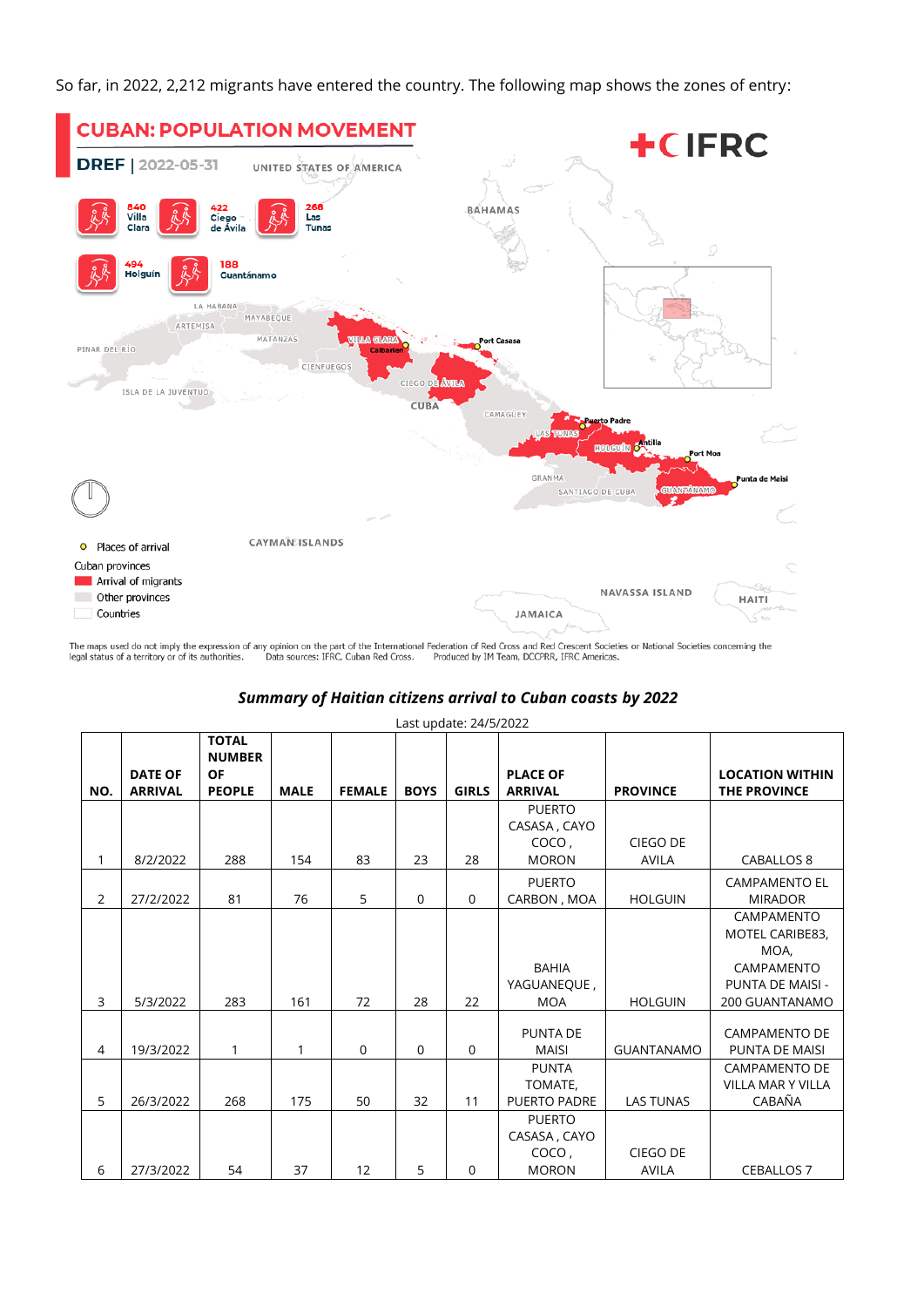| 7  | 3/4/2022              | 80    | 50    | 15  | 8   |    | CAYO COCO,<br><b>MORON</b> | CIEGO DE<br><b>AVILA</b> | <b>CEBALLOS 8</b>              |
|----|-----------------------|-------|-------|-----|-----|----|----------------------------|--------------------------|--------------------------------|
| 8  | 14/4/2022             | 187   | 111   | 49  | 20  |    | PUNTA DE<br><b>MAISI</b>   | <b>GUANTANAMO</b>        | CAMPAMENTO DE<br>PUNTA DE MAIS |
| 9  | 24/5/2022             | 840   | 480   | 290 | 55  | 15 | CAIBARIEN                  | VILLA CLARA              |                                |
| 10 | 28/5/2022             | 130   | 105   | 7   | 16  | 2  | ANTILLA                    | <b>HOLGUIN</b>           |                                |
|    | <b>TOTAL</b><br>/2022 | 2,212 | 1,350 | 583 | 187 | 92 |                            |                          |                                |

### **Targeting**

Of the 2,212 people who have entered since the beginning of the year, 1,238 persons have been supported in the voluntary return process to their original countries. A new flow of 974 people arrived in Cuba in May 2022 and are still in Cuba, receiving support from the government and several institutions. Among the Haitians affected are many women and children facing the adversities of displacement.

The Cuban Red Cross had prepositioned 310 hygiene kits and distributed them to people allocated in collective centres, jointly with authorities in the province of Las Tunas. In addition, the Cuban government requested support from the Red Cross to provide 660 hygiene kits to people being sheltered in Villa Clara, Holguín and Las Tunas.

### **Scenario planning**

| Scenario                                                                                                            | Humanitarian consequence                                                                                                                                                             | <b>Potential Response</b>                                                                                                                                                                                          |
|---------------------------------------------------------------------------------------------------------------------|--------------------------------------------------------------------------------------------------------------------------------------------------------------------------------------|--------------------------------------------------------------------------------------------------------------------------------------------------------------------------------------------------------------------|
| The situation remains<br>the same.                                                                                  | No additional needs.                                                                                                                                                                 | The Cuban Red Cross responds the population's<br>needs according to the Plan of Action and in support<br>of the National and local authorities.                                                                    |
| Number of deportees<br>and migrants continues.                                                                      | Migration's humanitarian needs<br>stretch the national capacity, and<br>there is a need to scale up the<br>assistance provided.                                                      | The Cuban Red Cross would include additional<br>assistance and rega uest for additional support<br>from the DREF.                                                                                                  |
| Meteorological events<br>occur affecting the<br>provinces where<br>migrants are currently in<br>collective centres. | Additional burdens and<br>restrictions are combined with<br>the risks already imposed by the<br>COVID-19 pandemic, and people's<br>vulnerability will be significantly<br>increased. | The Cuban Red Cross will respond as part of the<br>National Disaster Preparedness and Response<br>system. Due to the hurricane season, it will require<br>additional support through the DREF to attend<br>events. |
| Civil Unrest or violent<br>events develop, which<br>may affect the health<br>and wellbeing of<br>migrants in Cuba.  | Number of migrants in the region<br>are affected by violence or civil<br>unrest events threatening their<br>lives.                                                                   | Regional response (such as Emergency Appeal)<br>including actions of the Cuban Red Cross are<br>implemented to attend to the humanitarian needs<br>of migrants.                                                    |

### **Operation Risk Assessment**

There are significant risks facing the situation of migrants in the region which affect the arrivals in Cuba:

- The recent migration is occurring during the first months of the 2022 hurricane season when people are exposed to severe meteorological events.
- COVID-19 cases are still present in Cuba despite the vaccination efforts and containment measures.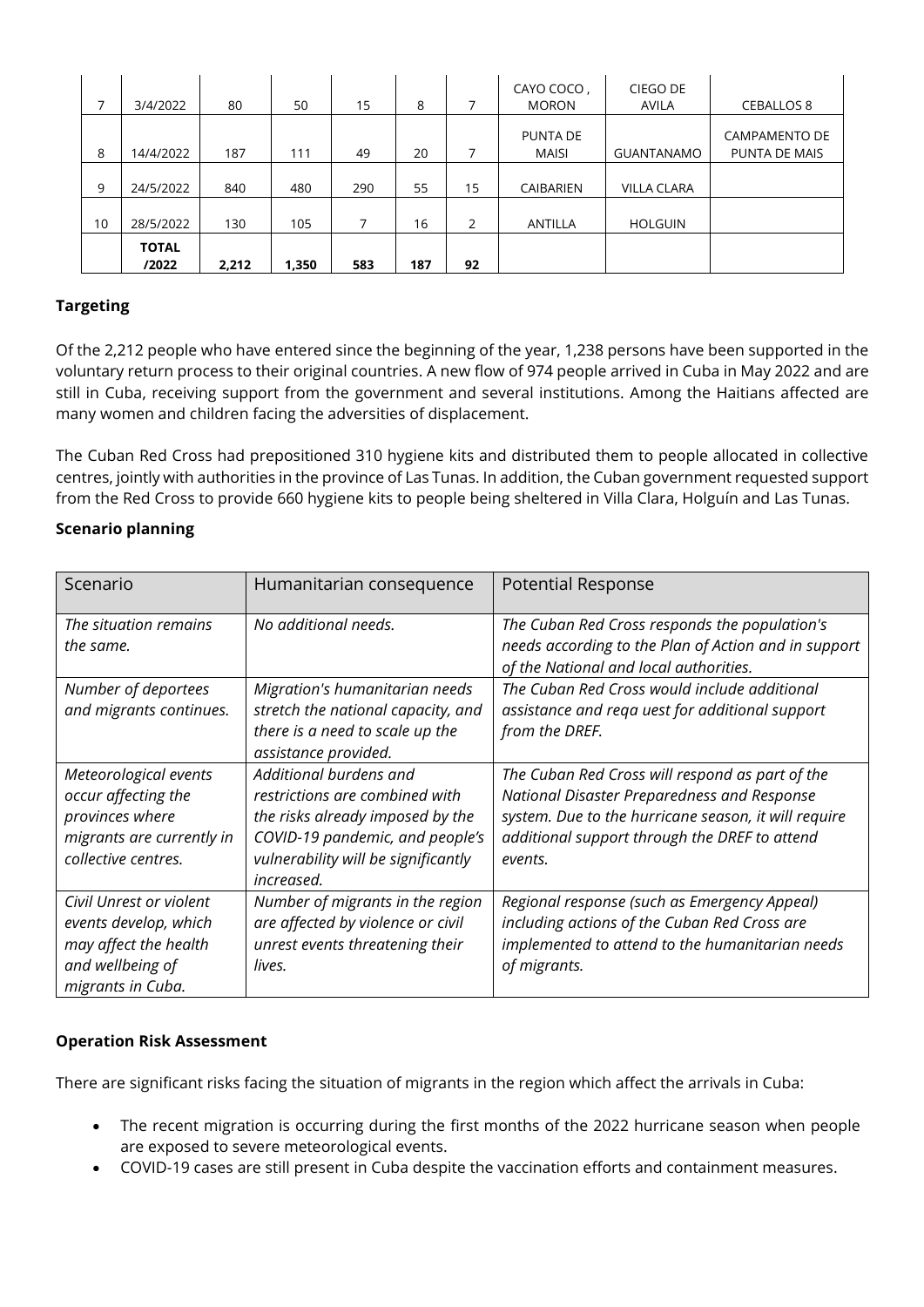- Health risks related to the pre-conditions of the migrant population (malnutrition, unvaccinated, no control of non-communicable diseases) and timely access to health and hygiene services.
- Increased migration flows to Cuba and other countries in the region.<sup>3</sup>
- Measures taken by the United States Government concerning Haitian migrants.

If any of these risks are triggered, the National Society will evaluate the revision of the plan.

The following risks and mitigation actions have been identified in the Cuban Red Cross's Response Plan to COVID-19.

| <b>Potential Risk</b>                                  | <b>Mitigation measures</b>                                      |
|--------------------------------------------------------|-----------------------------------------------------------------|
| Staff health: risk of contracting COVID-19 through     | Information and training for staff and volunteers.<br>$\bullet$ |
| clinical or community activities.                      | Personal protective equipment for the National<br>$\bullet$     |
|                                                        | Society's health personnel.                                     |
|                                                        | Modification of work patterns to reduce the risk<br>$\bullet$   |
|                                                        | of exposure of non-health workers in affected                   |
|                                                        | high-risk areas.                                                |
|                                                        | Minimize non-essential travel.<br>$\bullet$                     |
| Negative media coverage of the management of the       | Proactive communication with the media and<br>$\bullet$         |
| intervention operation.                                | stakeholders.                                                   |
|                                                        | Community engagement and accountability.<br>$\bullet$           |
|                                                        | Thorough needs analysis, planning, prioritization,<br>$\bullet$ |
|                                                        | and reporting.                                                  |
| Expansion of activities into areas new to the National | Determination of red lines not to be crossed,<br>$\bullet$      |
| Society, outside the technical field.                  | based on a do-no-harm approach and depending                    |
|                                                        | on the existing technical capacity of the National              |
|                                                        | Society.                                                        |
|                                                        | Participatory assessment<br>٠                                   |
|                                                        | Community engagement and accountability plan<br>$\bullet$       |
| Social unrest and community resistance;                | Collection and analysis of community feedback.<br>$\bullet$     |
| stigmatization of humanitarian workers and             | Community engagement and accountability.<br>$\bullet$           |
| volunteers.                                            | Evidence-based<br>measures<br>concerning<br>$\bullet$           |
|                                                        | community stakeholders and the media.                           |

### **B. Operational strategy**

### **Overall Operational objective:**

The Cuban Red Cross aims to support the Cuban government's humanitarian assistance to the incoming migrants. Assisting migrants in need with humanitarian relief through disseminating information on humanitarian assistance for migrants and distributing different kits (food, hygiene, and COVID-19 protection) as required. The Cuban Red Cross is part of the National Civil Defense and response mechanisms through which it provides humanitarian assistance to migrants in the country and promotes restoring family links. Considering the migrant community language barrier, activities will be promoted within the PGI standards by the Cuban Red Cross. **Human Resources** 

The operation will be implemented under the direct supervision of the Cuban Red Cross' President, who will be the focal point for coordinating with the IFRC Head of Latin Caribbean Delegation for the implementation of this operation. The IFRC Americas Regional Office DCPRR team, through its Disaster Manager for the Caribbean region, will monitor the operation remotely. The IFRC Americas Regional Office DCPRR team, through its Disaster Manager

<sup>&</sup>lt;sup>3</sup> If people decide to return voluntarily, they are all guaranteed a return flight through IOM. In the case that some do not want to return, the government oversees the process for staying.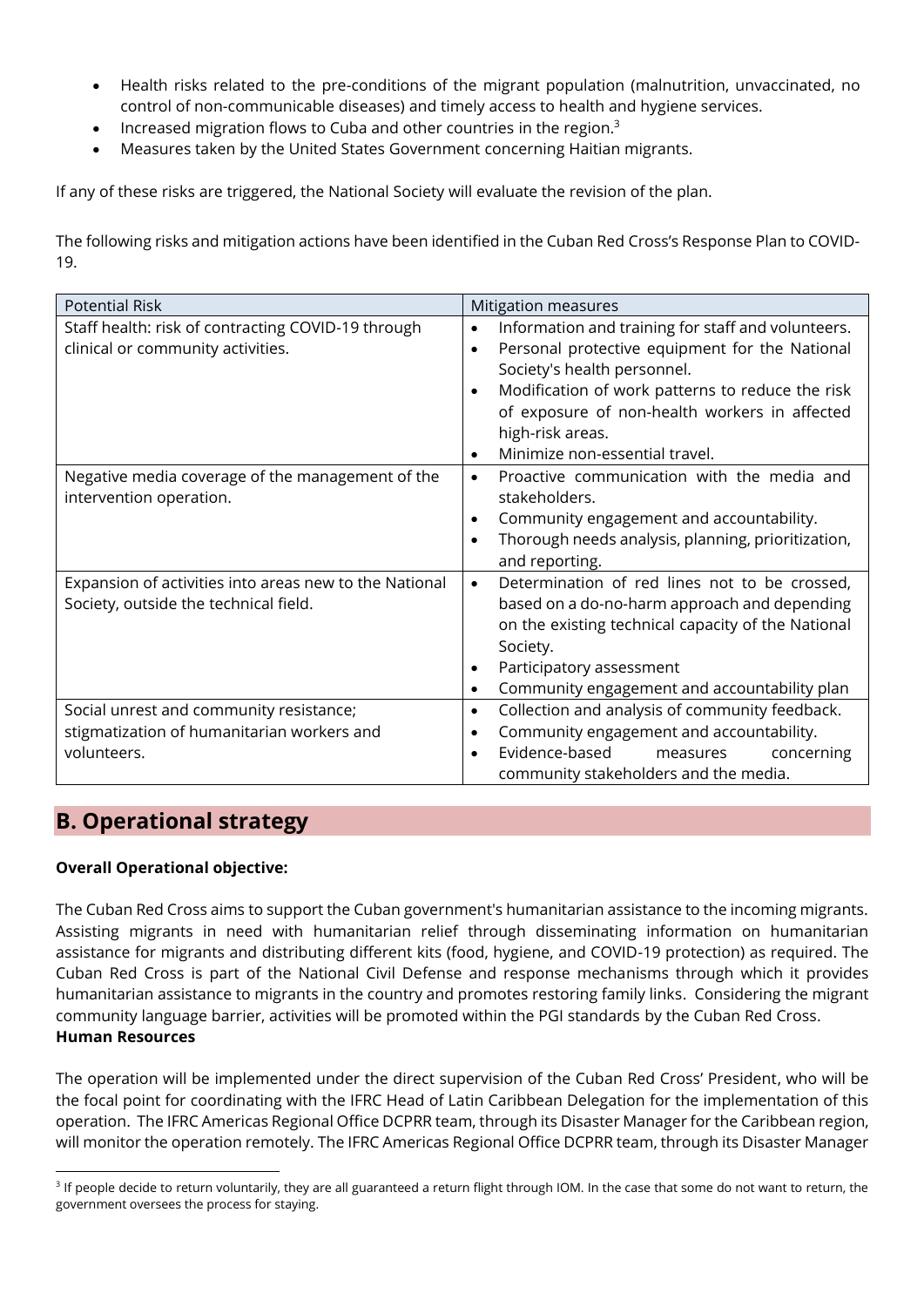for the Caribbean region, will monitor the operation remotely. The Disaster Risk Management Coordinator of the Latin Caribbean CCD will be the focal point for the operation. The Americas Regional Logistics Unit will provide all their feedback and support regarding the shipping of humanitarian kits and visibility for the assistance. The visibility that will be provided to the volunteers will be a red body suit, t-shirt and cap.

40 volunteers from the affected branches have been mobilised, and 15 people from headquarters will be supporting the assistance. Similarly, staff from the three affected branches also carry out support and monitoring activities. Approximately 100 NS staff and volunteers will support this operation.

### **Logistics and supply chain**

Logistics activities aim to effectively manage the supply chain of the operation, as necessary, including transport coordination, procurement and customs clearance aligned to IFRC's logistics standards, processes, and procedures.

The Cuban context is particular, and authorisation to import the goods is necessary before shipments to the country. The IFRC Americas Regional Logistics Unit is coordinating the mobilisation of first aid kits and hygiene kits in the following days.

The Humanitarian Corridor of the Caribbean, an initiative financed by DG-ECHO and implemented by WFP/IFRC and the Dominican Red Cross, was activated immediately following the Earthquake that struck Haiti on 14 August. The IFRC prepositioned household items in the humanitarian warehouse managed by the Dominican Red Cross in Santo Domingo that are available for shipping r to support the Cuban Red Cross assistance as this National Society is also part of this Humanitarian Corridor. A rapid assessment was made on sending the kits from the Dominican Republic or Panama. According to the delivery times and availability of transport, the option chosen was to ship items from Panama to provide timely assistance to the affected people.

The IFRC Regional Logistics Unit, through its procurement department in Panama, will provide the Cuban Red Cross with hygiene kits, visibility supplies, and their shipment to Cuba. It will support the National Society and assist with quality control of the purchases made according to the authorisation levels required in purchasing and shipment procedures and requirements.

### **Communications and Community Engagement**

National and international media have widely covered the arrival of migrants from Haiti in Cuba. Cuban Red Cross' spokespersons have informed about their humanitarian response, and the NS is keen to amplify on social media the impact of its work. IFRC's comms unit has asked AP and Radio Caibarién for authorization to use the pictures gathered by their correspondents. Key Messages on the emergency are available.

The experience of the Cuban Red Cross responding to the needs of Haitian immigrants has served to communicate in the most effective possible ways while respecting the language (Creole) and cultural aspects of the migrants.

- Cuban doctors who have served in Haiti were included in the operation.
- The National Society has deployed staff from headquarters fluent in French and Creole to support the operation
- Within the group of migrants, some people fluent in Spanish have been identified to transmit messages of general interest and disseminate information on health, hygiene and basic water and sanitation.

The Cuban Red Cross volunteers actively implement community approaches to strengthen the primary health care system. In response to the COVID-19 pandemic, civil unrest and hurricane season events, the following actions are implemented:

• Participatory assessment, including information needs and preferred channels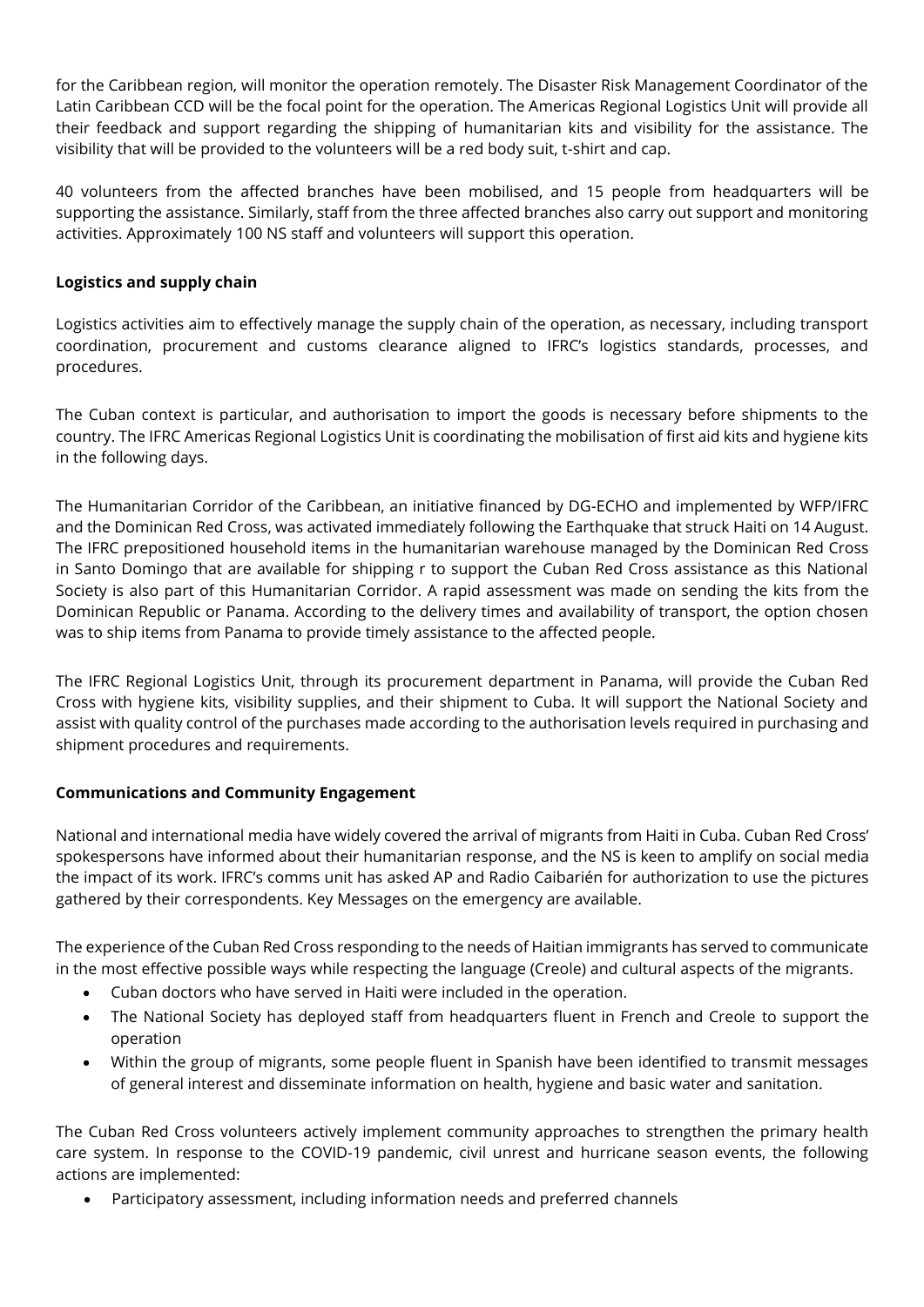- Empowerment of individuals and communities
- Inclusion of vulnerable and/or stigmatized people
- Use of local knowledge
- Improving the effectiveness of interventions

#### **Security**

The Cuban Red Cross is part of the Government response actions following security measures at the local, municipal, and provincial levels. The IFRC Country Cluster Americas Regional Office provides technical assistance to the Cuban Red Cross for Security.

#### **Planning, Monitoring, Evaluation and Reporting (PMER)**

The IFRC Latin Caribbean Country Cluster Delegation's PMER Senior Officer, with support from the Americas Regional Office, will provide support to the Cuban Red Cross to implement the PMER in emergencies framework and assist the operation's needs for planning, monitoring, evaluation, and reporting.

#### **Administration and Finance**

IFRC Latin Caribbean CCD's Finance Delegate and Senior Officer, with support from the Americas Regional Office, will provide financial and administrative assistance to the Cuban Red Cross during the implementation of this operation. The IFRC Finance and Administrative personnel based in Haiti, currently also responding to the Haiti Earthquake operation, have been working with the Cuban Red Cross and its financial management of the assistance actions through the IFRC.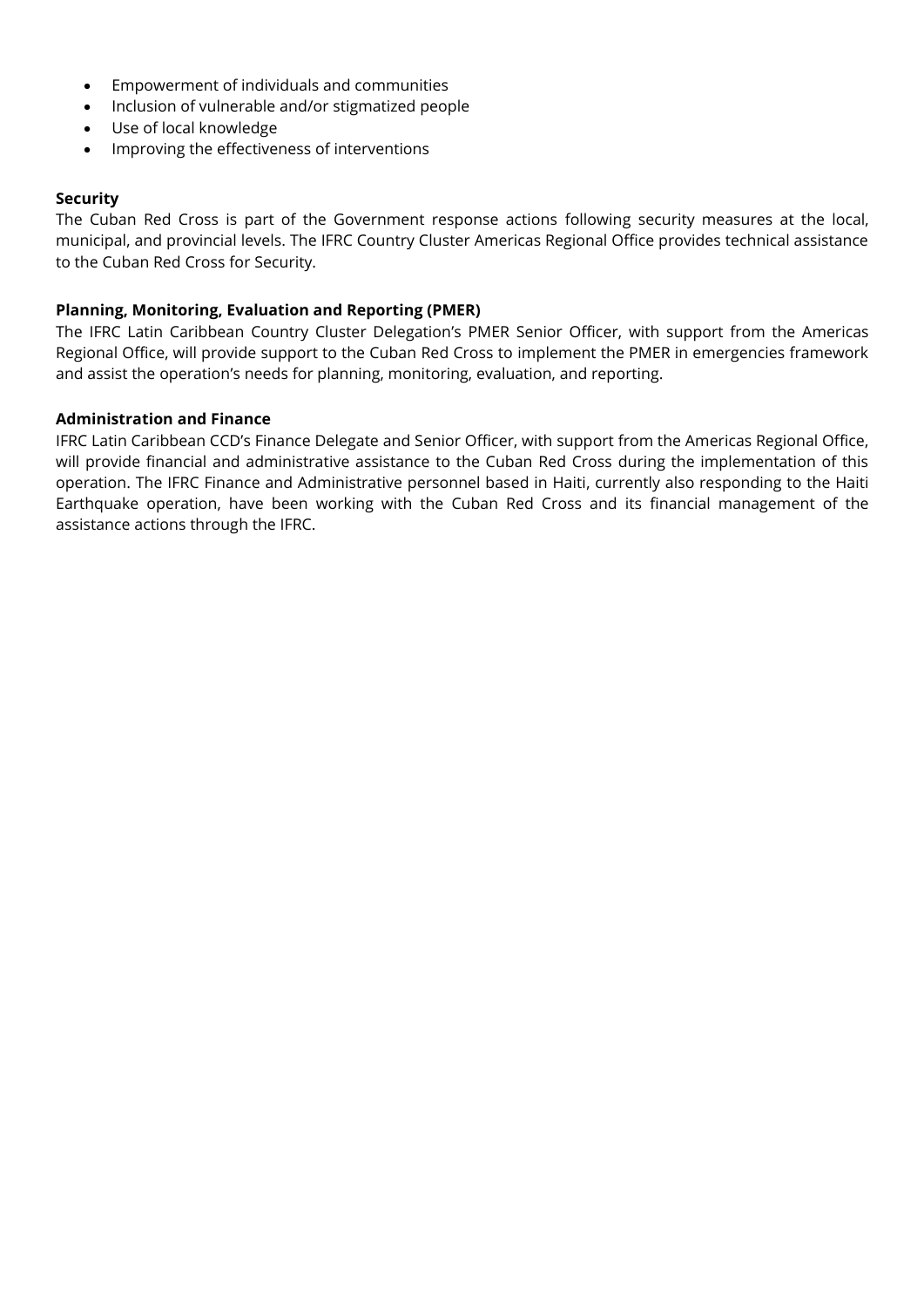### **C. Detailed Operational Plan**



**Health People targeted: 660** Male: 400 Female: 260 **Requirements (CHF): 8,754**

**Needs analysis:** The arrival of migrants in Cuba through the entry points is a situation that further aggravates public health. The increased vulnerability of migrants travelling in precarious conditions and being exposed to environmental conditions (sun, cold, saltpeter) for several days without water or food led them to suffer dehydration, hypothermia, and skin problems. The aim is to provide first aid to the migrant population and transfer the most severe cases to the Ministry of Public Health facilities.

**Risk analysis:** Migrants are at risk of suffering from any kind of illness or effects arising from the journey and the conditions of travel.

**Population to be assisted:** Provide basic health care in coordination with the Ministry of Health to the affected population, the Fundamental Principles and Mandate of the IFRC; International Red Cross and Red Crescent Movement's Strategic Framework on Disability Inclusion; IFRC's Minimum Standard Commitments to Gender and Diversity in Emergencies; the Code of Conduct; CRC's Social Inclusion, Culture of Peace and Non-Violence Policy; and other documents related to the Movement and other organizations that allow providing quality humanitarian assistance with dignity.

| Health Outcome 1: Immediate health risks to affected populations are reduced<br>through improved to medical treatment. |                                                                                                                                                                                  |  |  |   |   |  |
|------------------------------------------------------------------------------------------------------------------------|----------------------------------------------------------------------------------------------------------------------------------------------------------------------------------|--|--|---|---|--|
| P&B<br><b>Output</b><br>Code                                                                                           | Health Output 1.1: Improved access to health care and emergency health care for the<br>target population and communities.                                                        |  |  |   |   |  |
|                                                                                                                        | Activities planned<br>Week                                                                                                                                                       |  |  | 3 | 4 |  |
| AP016                                                                                                                  | Distribution of First aid kits to the provinces that have<br>received more people and are providing assistance:<br>Guantanamo, Holguin, Ciego de Avila, Las Tunas y Villa Clara. |  |  |   |   |  |



### **Water, sanitation and hygiene**

**People targeted: 660** Male: 400 Female: 260 **Requirements (CHF): 24,137**

**Needs analysis:** The arrival of migrants in Cuba through the entry points is a situation that further aggravates public health and the problems caused by the COVID-19 pandemic and other health issues in the country. The increased vulnerabilities of migrants traveling in precarious conditions with limited and/or no access to hygiene and sanitation facilities, soap, or other means to protect themselves. The aim is to minimize the risk of contagion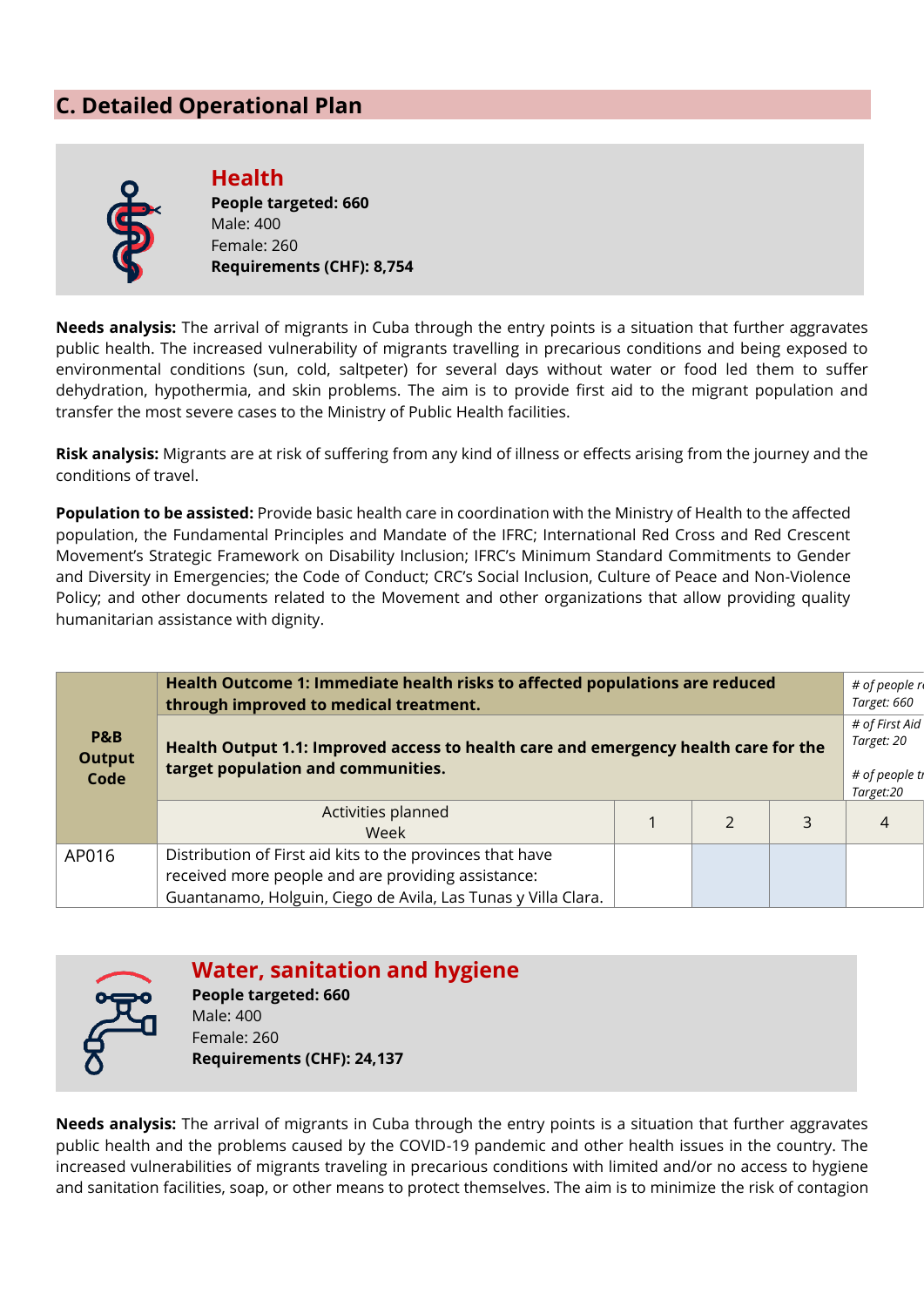in both directions by providing Hygiene kits to migrants. The Cuban Red Cross, in its auxiliary role, has coordinated the provision of items to be delivered to the communities, and the government coordinates health promotion awareness activities.

**Risk analysis:** People are at risk of contracting and spreading the COVID-19 virus and its variants already present in the Caribbean as well as other communicable diseases.

**Population to be assisted:** Provide humanitarian assistance to the affected population, taking into account the Minimum Standards set out in the Sphere Manual; the Fundamental Principles and Mandate of the IFRC; International Red Cross and Red Crescent Movement's Strategic Framework on Disability Inclusion; IFRC's Minimum Standard Commitments to Gender and Diversity in Emergencies; the Code of Conduct; CRC's Social Inclusion, Culture of Peace and Non-Violence Policy; and other documents related to the Movement and other organizations that allow providing quality humanitarian assistance with dignity.

| <b>P&amp;B</b><br><b>Output</b> | WASH Output 1.5: Hygiene-related goods (NFIs) which meet Sphere standards and<br>training on how to use those goods is provided to the target population |  |  |  |  |  |  |
|---------------------------------|----------------------------------------------------------------------------------------------------------------------------------------------------------|--|--|--|--|--|--|
| Code                            | Activities planned<br>Week                                                                                                                               |  |  |  |  |  |  |
| AP030                           | Purchase and distribution of 660 personal hygiene kits,<br>sufficient for 1 month(s) to 660 people.                                                      |  |  |  |  |  |  |

## **Strategies for Implementation**

**Requirements (CHF): 13,526**

| <b>P&amp;B</b><br><b>Output</b> | S1.1: National Society capacity building and organizational development objectives are<br>facilitated to ensure that National Societies have the necessary legal, ethical and<br>financial foundations, systems and structures, competences and capacities to plan and<br>perform |  |                |   |                                  |  |
|---------------------------------|-----------------------------------------------------------------------------------------------------------------------------------------------------------------------------------------------------------------------------------------------------------------------------------|--|----------------|---|----------------------------------|--|
| Code                            | Output S1.1.4: National Societies have effective and motivated volunteers who are<br>protected                                                                                                                                                                                    |  |                |   | # of volunteers<br>volunteers.   |  |
|                                 | Activities planned<br>Week / Month                                                                                                                                                                                                                                                |  | $\overline{2}$ | 3 | $\overline{4}$                   |  |
| AP040                           | Adequate visibility for staff in the field.                                                                                                                                                                                                                                       |  |                |   |                                  |  |
|                                 | Lessons Learned Workshop (remote)                                                                                                                                                                                                                                                 |  |                |   |                                  |  |
|                                 | Outcome S2.1: Effective and coordinated international disaster response is ensured                                                                                                                                                                                                |  |                |   | IFRC provides d<br>operation     |  |
| <b>P&amp;B</b><br><b>Output</b> | Output S2.1.3: National Societies' compliance with the Principles and Standards for<br>Humanitarian Assistance is improved.                                                                                                                                                       |  |                |   | # of monitorin<br>Target: 1 moni |  |
| Code                            | Activities planned<br>Weeks                                                                                                                                                                                                                                                       |  | 2              | 3 | 4                                |  |
| AP049                           | Monitoring visit to provide technical support to the NS                                                                                                                                                                                                                           |  |                |   |                                  |  |
| AP049                           | Documents translation                                                                                                                                                                                                                                                             |  |                |   |                                  |  |
| AP049                           | Financial charges                                                                                                                                                                                                                                                                 |  |                |   |                                  |  |
| AP049                           | PADRU communications                                                                                                                                                                                                                                                              |  |                |   |                                  |  |
| AP049                           | CCD Office costs                                                                                                                                                                                                                                                                  |  |                |   |                                  |  |
| AP049                           | <b>PADRU Office costs</b>                                                                                                                                                                                                                                                         |  |                |   |                                  |  |
| <b>P&amp;B</b><br><b>Output</b> | Outcome S3.1: The International Federation secretariat, together with National Societies, uses its uni<br>local, national and international levels that affect the most vulnerable.                                                                                               |  |                |   |                                  |  |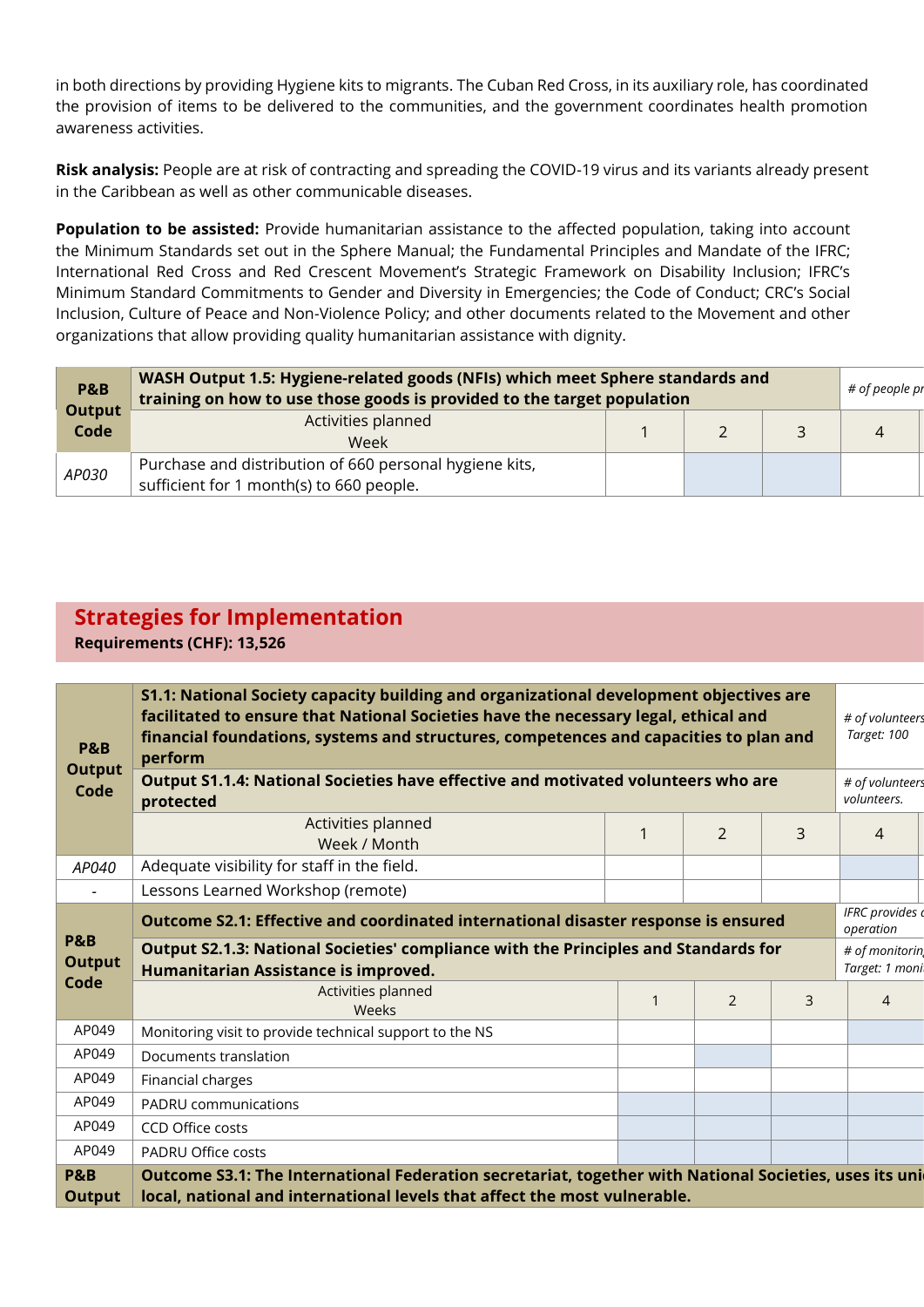| <b>Code</b> | Output S3.1.1: The IFRC and National Societies are visible, credible, and effective advocates for humar |  |  |
|-------------|---------------------------------------------------------------------------------------------------------|--|--|
|             | Activities planned<br>Weeks                                                                             |  |  |
| AP053       | Dissemination of Cuban Red Cross actions in the field                                                   |  |  |

| For further information, specifically related to this operation please<br>contact:                                                                                                                 |
|----------------------------------------------------------------------------------------------------------------------------------------------------------------------------------------------------|
| In the Cuban Red Cross National Society<br>President: Dr. Luis Foyo Ceballos, crsn@infomed.sld.cu                                                                                                  |
| In the IFRC Americas Region                                                                                                                                                                        |
| of<br>Caribbean<br>Head<br>Latin<br><b>Delegation:</b><br>Elias<br>Ghanem,<br>$\bullet$<br>elias.ghanem@ifrc.org                                                                                   |
| <b>Head of Disaster</b><br><b>Crisis</b><br><b>Department: Roger</b><br>and<br>Alonso,<br>$\bullet$<br>roger.morgui@ifrc.org                                                                       |
| <b>Management Coordinator:</b><br>Gonzalo<br>Disaster<br>Atxaerandio,<br>$\bullet$<br>gonzalo.atxaerandio@ifrc.org                                                                                 |
| Head of Partnerships and Resource Development: Sandra Romero,<br>$\bullet$<br>sandra.romero@ifrc.org                                                                                               |
| Communications Manager: Susana Arroyo, susana.arroyo@ifrc.org<br>$\bullet$<br>Planning, Evaluation, Monitoring and Reporting Regional Manager:<br>$\bullet$<br>María Larios, maria.larios@ifrc.org |
| <b>Logistics</b><br>Regional<br><b>Coordinator:</b> Mauricio<br>Bustamante,<br>$\bullet$<br>mauricio.bustamente@ifrc.org                                                                           |
| <b>In IFRC Geneva</b>                                                                                                                                                                              |
| DREF Senior Officer: Eszter Matyeka, eszter.matyeka@ifrc.org<br>$\bullet$                                                                                                                          |
| <b>Operations Coordination Senior Officer: Antoine Belair,</b><br>$\bullet$                                                                                                                        |
| antoine.belair@ifrc.org                                                                                                                                                                            |

### **How we work**

All IFRC assistance seeks to adhere to the **Code of Conduct** for the International Red Cross and Red Crescent Movement and Non-Governmental Organizations (NGO's) in Disaster Relief, the **Humanitarian Charter and Minimum Standards in Humanitarian Response (Sphere**) in delivering assistance to the most vulnerable, to **Principles of Humanitarian Action** and **IFRC policies and procedures**. The IFRC's vision is to inspire, encourage, facilitate and promote at all times all forms of humanitarian activities by National Societies, with a view to preventing and alleviating human suffering, and thereby contributing to the maintenance and promotion of human dignity and peace in the world.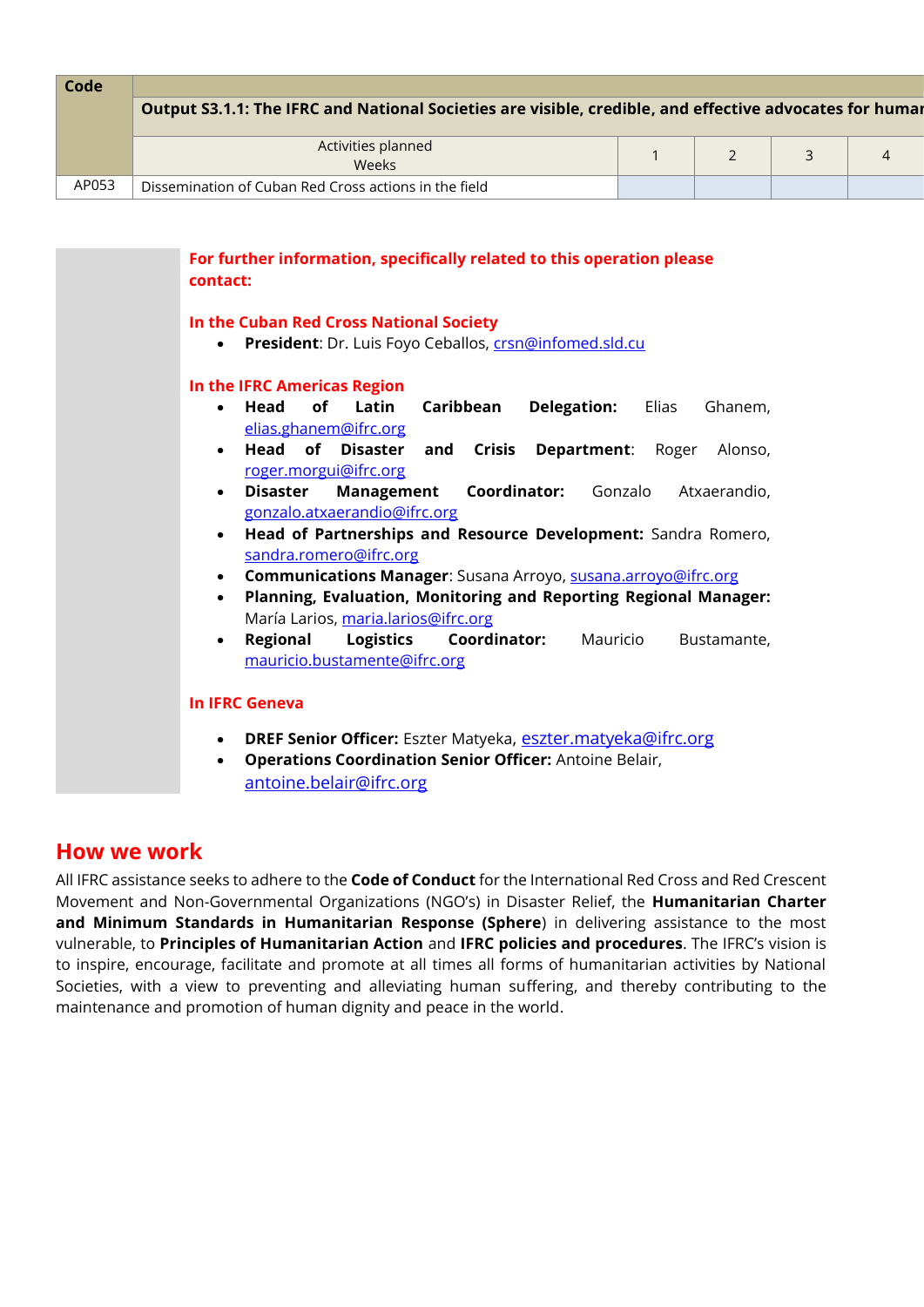# **Budget**

*See annex below.*